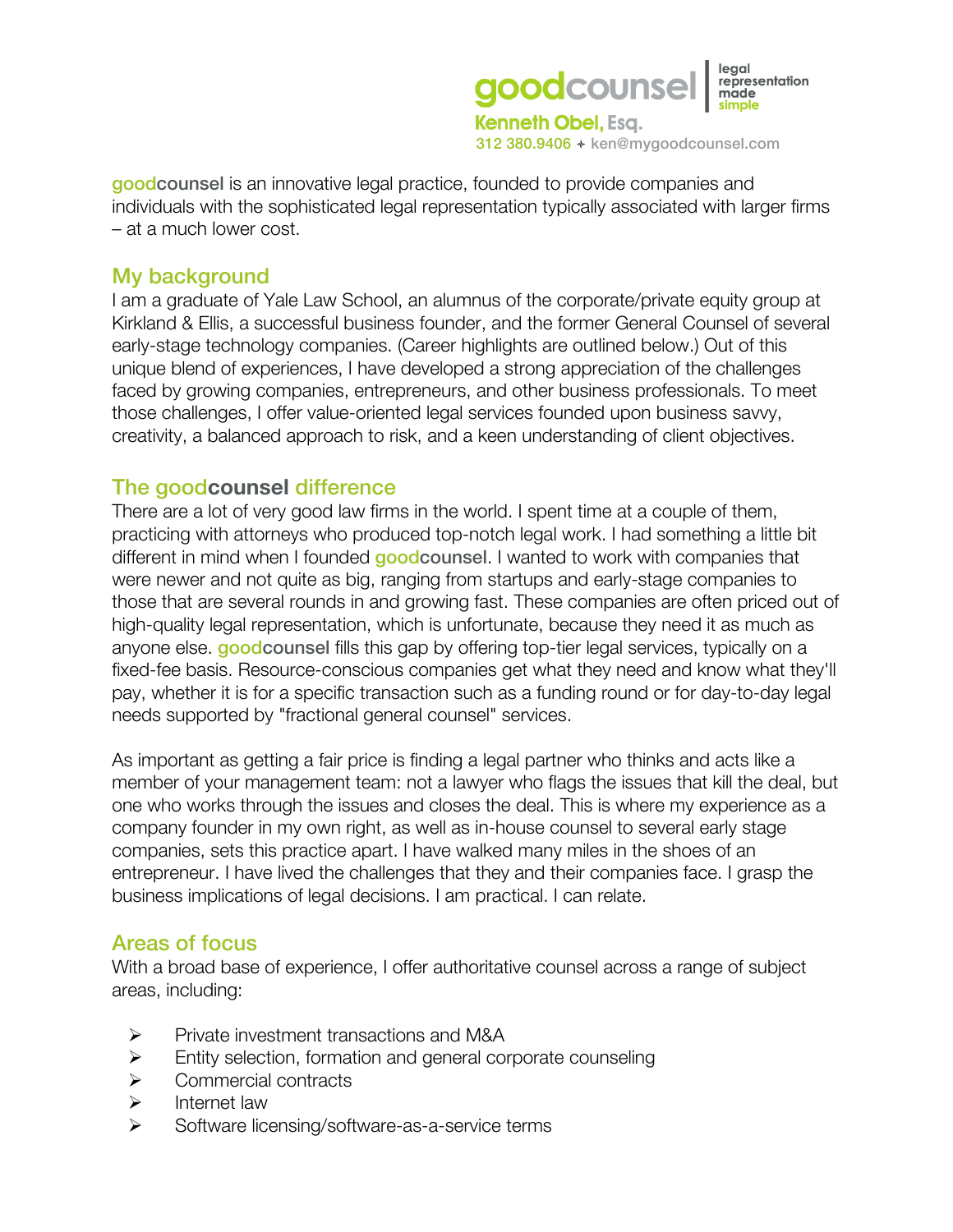# goodcounsel

- $\triangleright$  Copyright and trademark protection, and general intellectual property counseling
- $\triangleright$  Employment agreements, separations and restrictive covenants
- $\triangleright$  General individual and company representation

Because a single point of contact and accountability is essential, I access a network of talented practitioners who concentrate in areas such as patents, taxation and real estate and manage them on behalf of my clients as an "outside general counsel."

I am able to take on matters for clients nationwide.

## Innovative, budget-sensitive service models

A fundamental orientation to value, supported by technological sophistication and low overhead, enables goodcounsel to offer rates well below those of larger law firms. Straight hourly billing, fractional/outside General Counsel services and fixed-fee engagements are available, based on client needs and budgets.

## **Endorsements**

Praise for **goodcounsel** from its clients:

"After searching high and low for a lawyer who understands the unique needs and issues of a tech startup, we found Ken. He has entrepreneurial experience, so he definitely understands the place that startups find themselves in. He has a knack for explaining things in plain English, and will steer you away from the pitfalls of starting a company in today's business climate. We cannot praise him enough."

– *CEO, Farehelper.com*

More endorsements can be viewed at http://www.mygoodcounsel.com/clients-kudos

#### Representative matters

- $\triangleright$  Representing an individual investor across the lifespan of a secured angel loan, including original transaction documentation, bankruptcy strategy, foreclosure proceedings and UCC foreclosure and sale of IP collateral.
- Counseling several entrepreneurs and early-stage management teams on company formation, equity structuring, fundraising and securities law compliance.
- $\triangleright$  Assisting web-based companies with Internet terms and conditions, privacy policies and trademark registrations.
- Participated in various M&A and private investment transactions both as in-house and outside counsel, such as the sale of HighBeam Research to Cengage Learning, the \$780 million leveraged buyout of Ziff-Davis by Willis Stein & Partners, and the acquisition of Robinson Bus by National Express Group PLC. (Work included main acquisition agreements plus ancillary employment, equity, and shareholder agreements, as well as conducting/responding to due diligence.)
- Negotiated software license, technology and other service agreements on behalf of clients with counterparties such as Google, Microsoft, Yahoo, Oracle, SunGard, Rackspace and Iron Mountain.